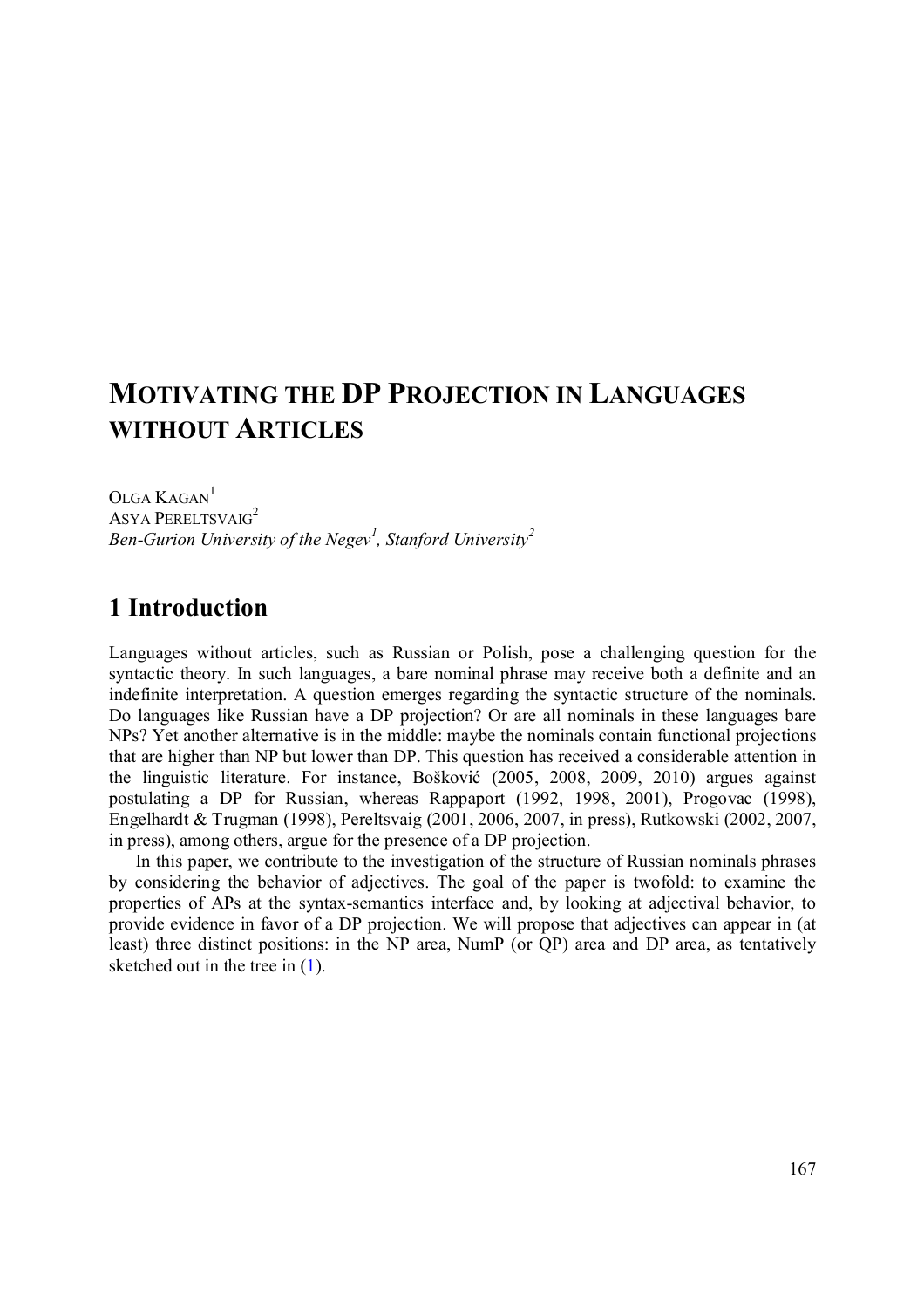

Our evidence is based on three components: linear position of the adjectives, their casemarking and their semantic interpretation. We show that certain adjectives may receive considerably different meanings depending on the structural position they occupy. In general, we will see that adjectives that appear in  $\alpha$ P-3 modify the property denoted by the NP, the adjectives in  $\alpha$ P-2 contribute information regarding the amount denoted by the quantifier, and the highest adjectives in  $\alpha$ P-1 provide information about the referent of the DP.

It is important to point out that the precise position occupied by an adjective within a given projection is subject to debate. For instance, a NP-level adjective can be analyzed as a head that combines with an NP creating as a result an AP (as in Abney 1987) or as an AP that functions as an adjunct in an NP (combines with a NP and renders another NP as a result, as in Svenonius 1993). We will not resolve this debate in the present paper. For our current purposes, the contrast in question is not essential, and we will remain agnostic in this respect. For the purposes of this paper, it is essential that adjectives can appear in three distinct levels and that we link these levels to the NP, NumP and DP areas. This is why we keep the unspecified alpha-phrases in the tree in (1). In addition, we believe that NP-related, property-modifying adjectives may appear in more than one (relatively low) position, but in this paper, we will ignore those further distinctions.

### **2 High Adjectives**

The major part of this paper is devoted to 'high' adjectives that appear at the  $\alpha P$ -1 level and to the comparison between these adjectives and their lowest,  $\alpha P$ -3 counterparts.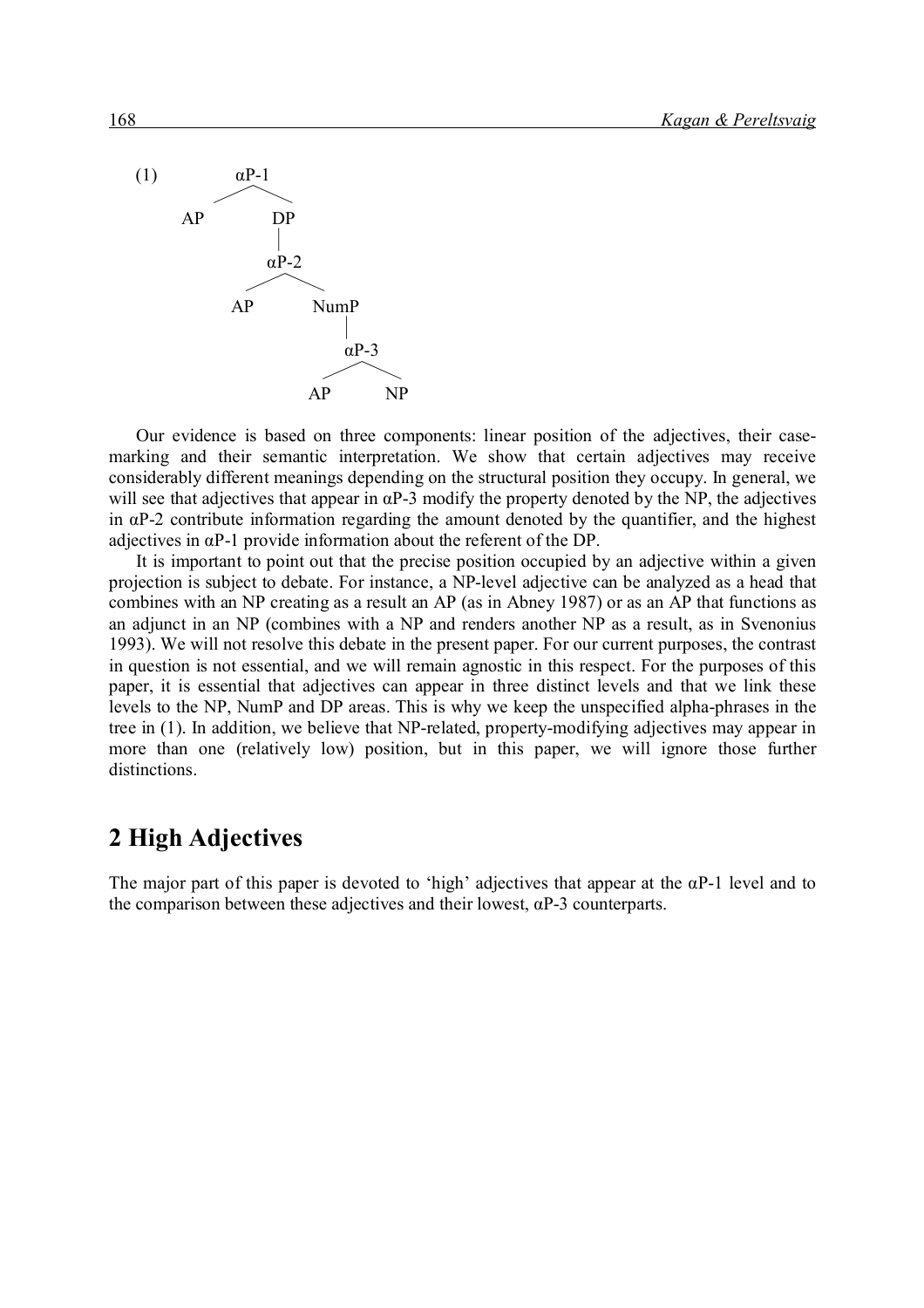#### **2.1 Distinguishing between High and Low Adjectives**

We may say that the prototypical position of As is the low one, illustrated in  $(2)$ :

| (2) | a.             | pjat'<br>umnyx<br>clever.GEN<br>five<br>'five clever boys' | mal'čikov<br>boys.GEN |
|-----|----------------|------------------------------------------------------------|-----------------------|
|     | $\mathbf{b}$ . | desjat' bol'šix<br>big.GEN<br>ten<br>'ten big cities'      | gorodov<br>cities.GEN |

Low adjectives are characterized by the following properties. First, they follow the numeral. Second, like the rest of the NP, they appear in the genitive case. The genitive on the NP in such phrases is related to the presence of the numeral (cf. Bailyn 2004); for the current purposes we will assume that the Num<sup>o</sup> assigns genitive case to the NP. The fact that low adjectives are genitive demonstrates that they appear NumP-internally, within the scope of genitive caseassignment. Finally, semantically, these adjectives modify the property denoted by the NP. For instance, in (2a), the NP denotes the property of being a boy; the adjective denotes the property of being clever, and the attachment of the adjective results in the phrase *umnyx mal'čikov* 'clever boys' denoting the property of being a clever boy. Analogously, in (2b), by virtue of adding a low adjective, we get the property of being a big city instead of the property of being (any kind of) city.

High adjectives differ from the low ones in all these three respects. Adjectives that can appear in the high position include such items as *poslednij* 'last', *pervyj* 'first', *sledujuščij* 'next', *takoj* 'such', *opredelennyj* 'certain', etc. We also include in this group indefinite pronouns (e.g. *kakie-to* 'some') and determiners (e.g. *èti* 'these') that appear in a DP and exhibit adjective-like behavior in that they agree with the head noun in number and gender.

| (3) | a.      | poslednie pjat' knig           |
|-----|---------|--------------------------------|
|     |         | last five books.GEN            |
|     |         | 'the last five books'          |
|     | $b_{-}$ | kakie-to desjat' podrostkov    |
|     |         | some ten teenagers. GEN        |
|     |         | 'some (unknown) ten teenagers' |

High adjectives are characterized by the following properties. First, they they appear phraseinitially, above (and to the left to) quantifiers such as numerals. Second, as can be seen in (3), these adjectives do not appear in genitive case, unlike the nouns. The high adjectives are not genitive but rather nominative (if the whole phrase appears in a nominative case position). This demonstrates that this is not merely a "free word order" effect. The adjectives have not moved from a NumP-internal position, since in that case they would be expected to retain genitive marking. Rather, they were generated above NumP, outside of the scope of genitive caseassignment. Finally, semantically, high adjectives provide information regarding the individuals referred to or quantified over by the DP. In the presence of such adjectives, the nominal expression cannot be interpreted as property denoting; rather, it receives a referential (or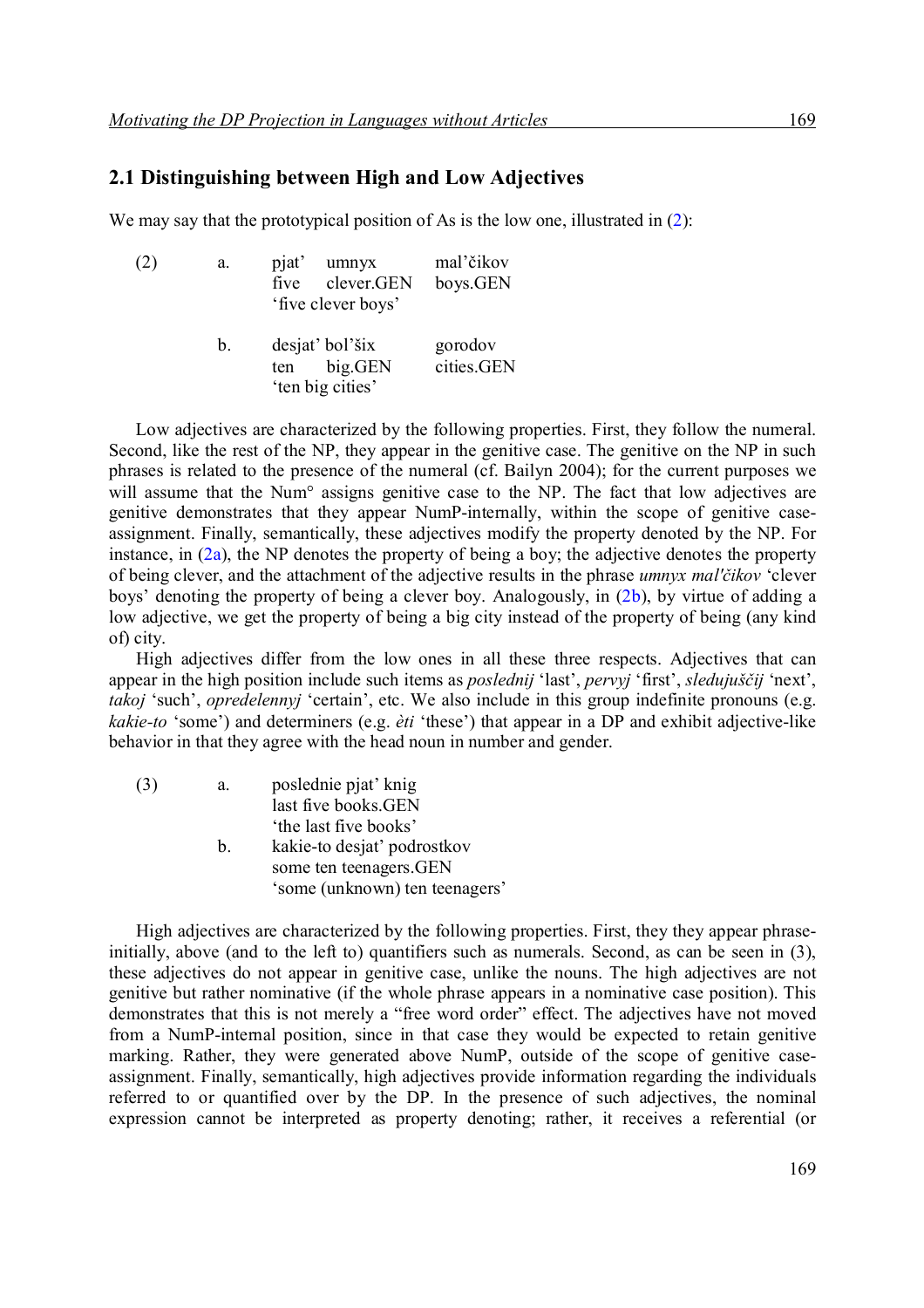sometimes quantificational) status. In (3a), the adjective *poslednie* 'last' does not modify the kind of the books in question. Instead, it specifies which particular books the nominal refers to. In other words, its function is not to modify the property but to help identify the referent. It helps us choose, out of those entities that instantiate the property of being a book, the particular individuals referred to by the DP. The item *kakie-to* 'some' in (3b) contributes existential quantification over groups of ten teenagers and further makes sure that the speaker cannot identify the particular teenagers involved. In other words, it marks the referent as not speakeridentifiable (cf. Kagan 2011 for a detailed discussion of -*to* items). Once again, lack of identifiability is a characteristic of the referent, not part of the property denoted by the NP.

The contrast between (2) and (3) demonstrates the distinction between high and low adjectives. But we could hypothesize that the contrast is mainly lexical in nature. Some adjectives modify properties, others apply to individuals. Crucially, however, many adjectives can appear in either of the two positions. Such instances make it clear that it is the position that determines whether the adjective applies to a property or to a referent; this difference, in turn, results in curious contrasts in the way the adjective is interpreted. In what follows, we consider a range of such contrasts. First, we show that there is a syntactic projection that is linked to referential interpretation. Second, we argue that the same projection is also associated with exhaustivity.

#### **2.2 Referentiality**

Appropriately, our first set of examples contains the adjective *pervyj* 'first'.

| (4) | a.      | Pervye |  | pjat' učitelej vyšli v final.                           |  |
|-----|---------|--------|--|---------------------------------------------------------|--|
|     |         |        |  | first. NOM five teachers. GEN went-out to final         |  |
|     |         |        |  | The first five teachers came through to the finals.'    |  |
|     | $b_{1}$ |        |  | Piat pervyx učitelej vyšli v final.                     |  |
|     |         |        |  | five first.GEN teachers.GEN went-out to final           |  |
|     |         |        |  | '(The) five first teachers came through to the finals.' |  |

When the adjective *pervyj* 'first' occurs in the higher position, above the numeral, its function is to make the referent of the nominal identifiable; as such, it makes the nominal as a whole referential. We deal with the property of being a teacher; the phrase picks up five such individuals; in order to determine the particular referent we need to find the **first** five individuals. For instance, in order to figure out who came through, one has to consider the first five teachers that participated in the contest, or the first five teachers in the row, etc., as should be specified by the context.

Interestingly, a different interpretation emerges if the adjective is merged in a lower position, to the right of the numeral, as in  $(4b)$ . This sentence, unlike  $(4a)$ , receives the meaning in which *pervyje* 'first' does not affect the referentiality of the nominal, but rather determines the nature of the kind of teacher involved. Here, we deal with the property **first teachers**, not just **teachers**. This sentence can be uttered, for example, if people nominate for participation in the contest their first teachers (each person nominates the first individual who taught him or her at school). In this case, we deal with a contest in which *first teachers* participate. The sentence (4b) asserts that five participants came through to the finals. Here, the adjective *pervyx* 'first' modifies the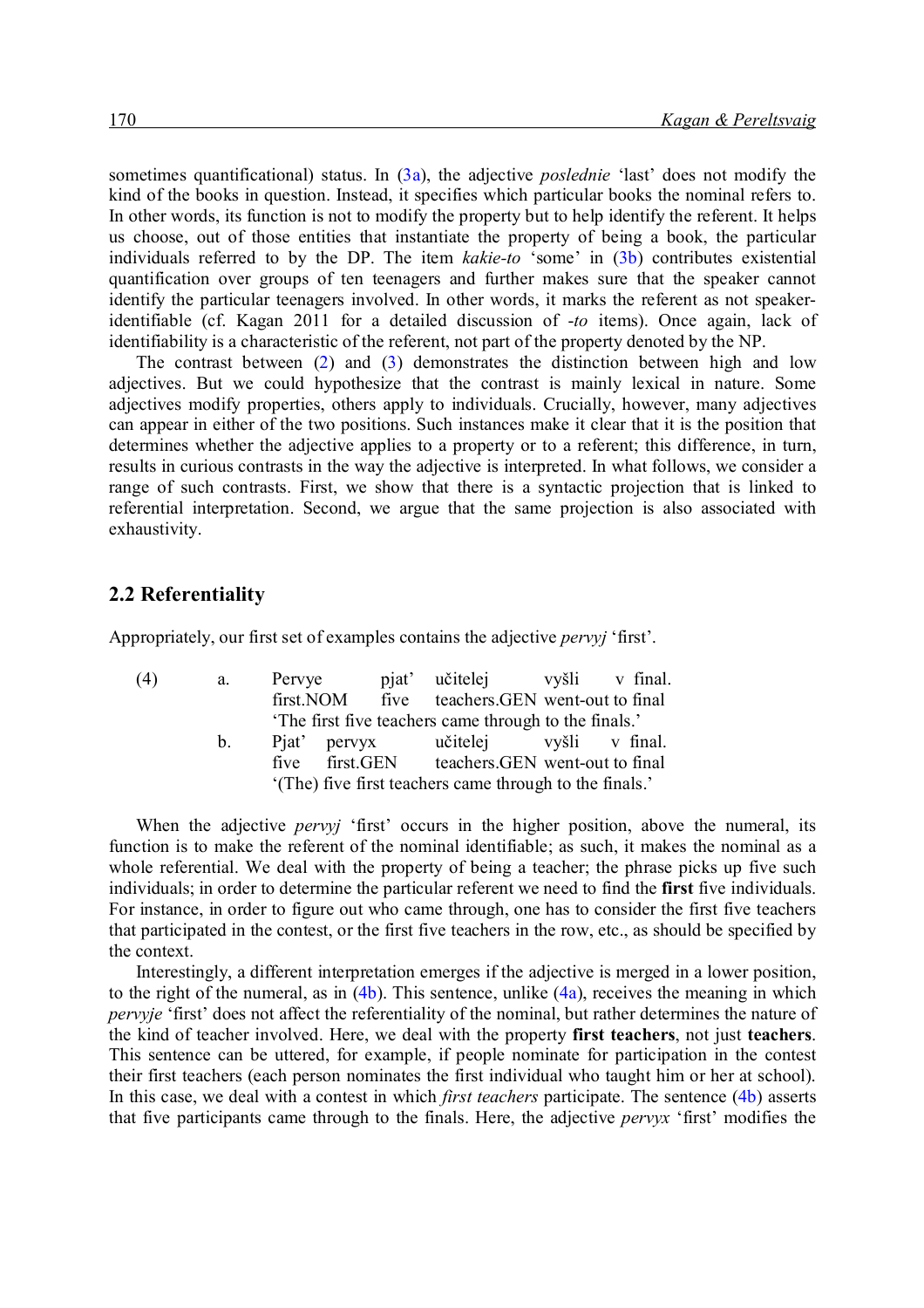property denoted by the NP, rather than relating to particular instantiations of this property. The individuals need not be first to make it through to the finals, first in a row, etc. For instance, they could be the last participants on the list.

As a result, under this low reading, *pervyx* 'first' is perfectly compatible with the high reading of *poslednie* 'last':

| (5) | poslednie | pjat' pervyx                  | učitelej     |
|-----|-----------|-------------------------------|--------------|
|     | last.NOM  | five first GEN                | teachers.GEN |
|     |           | the last five first teachers' |              |

There is no contradiction in (5). We deal with individuals who instantiate the property of being someone's first teacher. The phrase refers to the last five individuals of this kind (e.g. the last on the list). In contrast, (6) is contradictory since here, both adjectives are high and thus both apply to the referent and not to the property:

| (6) | $#$ poslednie | pervye    | pjat' | učitelej     |
|-----|---------------|-----------|-------|--------------|
|     | last.NOM      | first.NOM | five  | teachers.GEN |

Our next example, appropriately, involves the adjective *sledujuščij* 'next'. As with the adjectives considered above, *sledujuščij* 'next' may occur either before or after a numeral, with the different case marking.

| а.      |  |                                                                                                                                                                                     |
|---------|--|-------------------------------------------------------------------------------------------------------------------------------------------------------------------------------------|
|         |  |                                                                                                                                                                                     |
|         |  |                                                                                                                                                                                     |
| $b_{1}$ |  |                                                                                                                                                                                     |
|         |  |                                                                                                                                                                                     |
|         |  |                                                                                                                                                                                     |
|         |  | sledujuščie pjat' knig<br>next.NOM five books.GEN<br>'the following five books'<br>pjat' sledujuščix knig<br>five next.GEN books.GEN<br>'five books that follow (e.g. in a sequel)' |

Let us begin with  $(7b)$ . Here, the adjective modifies the property; so we deal with the entities that instantiate the property of being a book that comes later in some ordering than a certain contextually specified book (e.g., was written later, comes later in a sequel). (7a) may mean 'the next five books', where the adjective specifies how the referent of the phrase is to be determined. But especially interestingly, it can have yet another reading, definitely not available to (7b). This second reading is cataphoric, where the adjective is interpreted as 'the following', and the list of books is to be provided after the phrase. Naturally, under this reading, the phrase is obligatorily referential:

(8) Interes predstavljajut sledujuščie pjat' knig: interest present.3.PL following.NOM five books.GEN: "Emma", "Gordost' i predubeždenije", "Oliver Twist", "Mol' Flanders" i "Alice v strane čudes". 'The following five books are of interest: *Emma*, *Pride and Prejudice*, *Oliver Twist*, *Moll Flanders* and *Alice in Wonderland*.'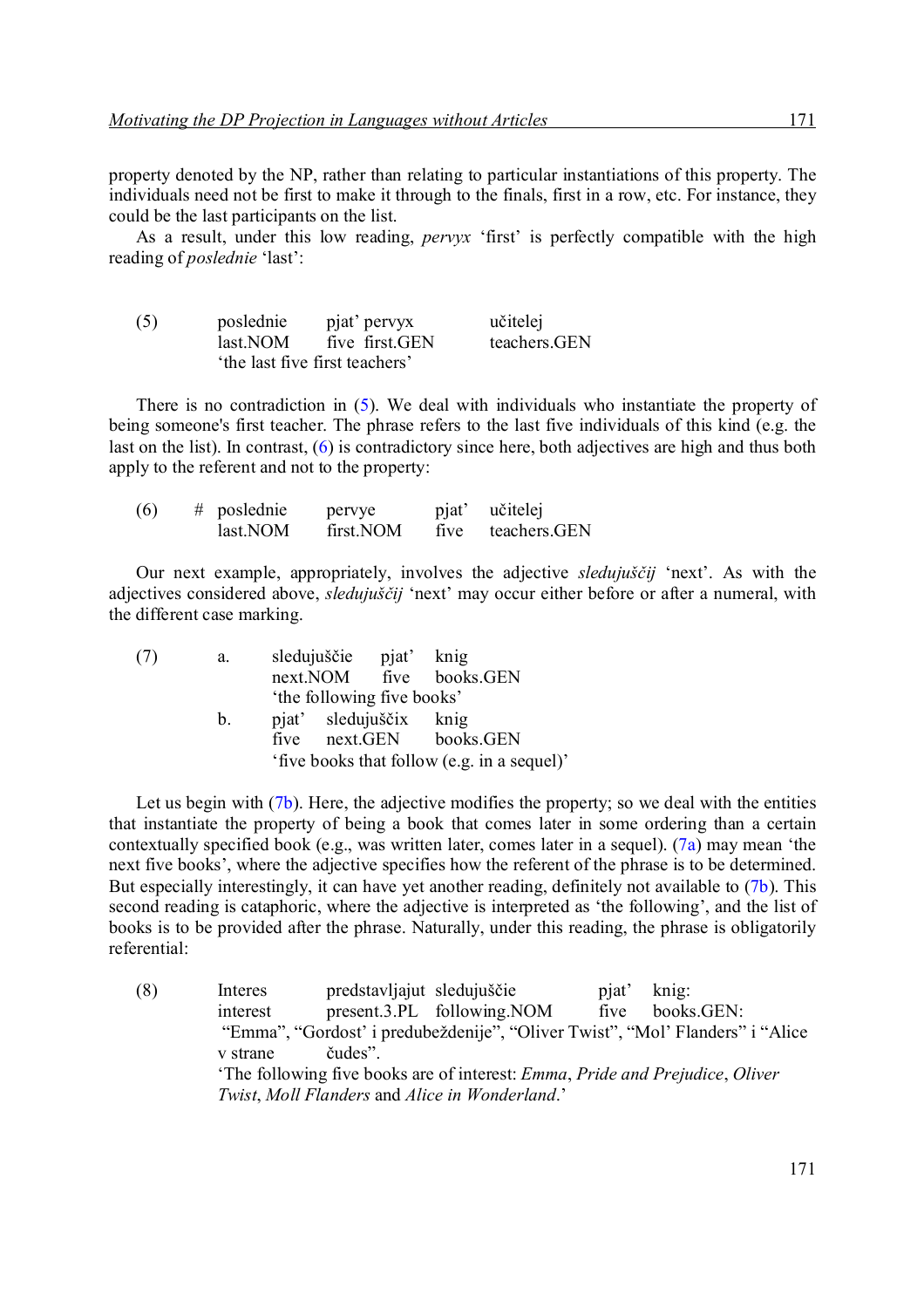A similar contrast is also found with the adjective *takoj* 'such'. Demonstratives provide another interesting case to consider:

| (9) | a.             | èti                      | pjat' mašin |
|-----|----------------|--------------------------|-------------|
|     |                | these.NOM five           | cars        |
|     |                | 'these five cars'        |             |
|     | $\mathbf{b}$ . | pjat' ètix               | mašin       |
|     |                | five these.GEN           | cars        |
|     |                | 'five cars of this kind' |             |
|     |                |                          |             |

The prototypical position of a demonstrative is illustrated in  $(9a)$ . Here, the demonstrative shares the properties of high adjectives. It points to the referent of the phrase that is familiar from the context. It does not affect the property denoted by the NP: this is the property of being a car.

In contrast, in  $(9b)$ , the demonstrative appears in the low position and applies to the property: it points to a particular **type** of cars, not to particular individuals. The resulting meaning is comparable to that of 'five such cars' or 'five cars of this type'. The relevant type of cars must be familiar from the context, but not a set of the particular cars involved. In fact, the phrase as a whole need not be interpreted as definite or even specific. This is illustrated in (10):

(10) Vsego za vojnu VVS SŠA poterjali pjat' ètix mašin… all.in.all during war Air.Force USA lost five these.GEN vehicles.GEN 'All in all, during the war, US Air Force lost five vehicles of this kind.'

Similar contrasts are found with indefinite determiners characterized by adjectival properties, such as *kakoj-to* 'some' and *opredeljonnyj* 'certain'. Our final example involves the adjective *redkij* 'rare' and its interpretational properties.

| (11) | a.      |          | Pjat' redkix | životnyx pereplyvut                             |                                                                                          | ètu        | reku. |
|------|---------|----------|--------------|-------------------------------------------------|------------------------------------------------------------------------------------------|------------|-------|
|      |         | five     | rare.GEN     |                                                 | animals. GEN will-swim-across                                                            | this       | river |
|      |         |          |              | 'Five rare animals can swim across this river.' |                                                                                          |            |       |
|      | $b_{-}$ | Redkie   |              | pjat' životnyx pereplyvut                       |                                                                                          | ètu        | reku. |
|      |         | rare.NOM |              |                                                 | five animals. GEN will-swim-across                                                       | this river |       |
|      |         |          |              |                                                 | $\approx$ 'It's difficult to find five animals that are able to swim across this river.' |            |       |

The example in (11a) exhibits the typical position of *redkij* 'rare'. This is the low position, and non-surprisingly, the adjective applies to the property denoted by the noun. The statement is about rare kinds of animals. The sentence asserts that five animals that belong to rare species will cross the river by swimming. (11b) involves a totally different claim. Roughly, the latter sentence asserts that there exist few (if any) groups of five animals that are able to cross the river. Such animals, if they exist at all, need not be of rare kinds.<sup>1</sup> Thus, while in  $(11a)$  the

<sup>&</sup>lt;sup>1</sup> Compare to the quote from Nikolai Gogol''s *Večera na xutore bliz Dikan'ki*, praising the width of Dneiper:

| (i) | Redkaja ptica<br>bird<br>rare | doletit<br>will-fly.PERF           | do serediny Dnepra.<br>to middle Dnieper.GEN |       |    |                |
|-----|-------------------------------|------------------------------------|----------------------------------------------|-------|----|----------------|
|     | Pyšnyi!<br>Magnificent        | Emu<br>net<br>there-is-no<br>to-it | ravnoj reki<br>equal                         | river | ın | mire.<br>world |

-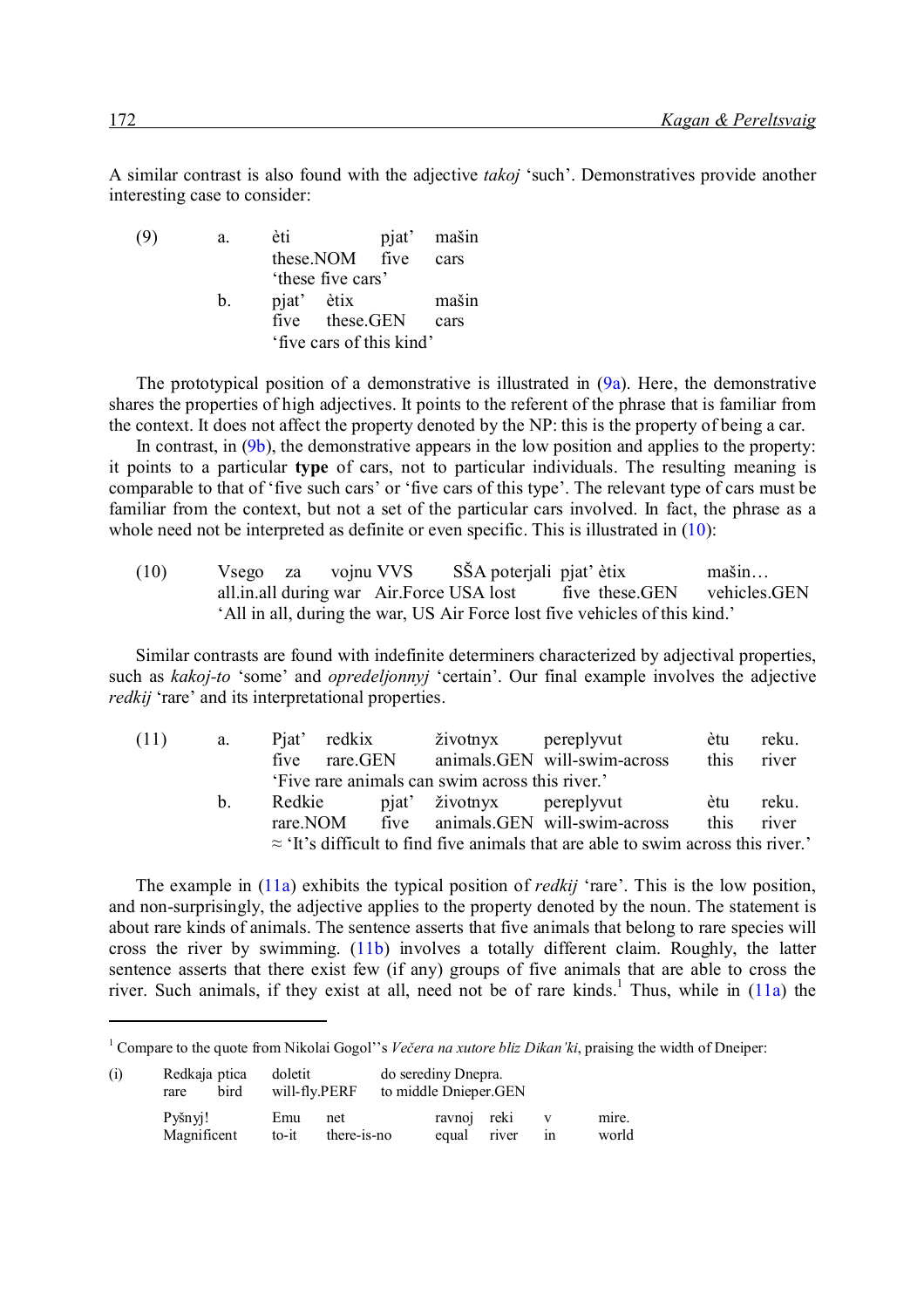adjective modifies the kind, in (11b), it relates to instances of the kind (more precisely, it quantifies over five-member sets of such instances, specifying that there are few such sets). (The interpretation is quantificational, rather than referential in this case, but crucially, it is not the property type.)

What we saw meanwhile is that the interpretation of an adjective is not only a product of its lexical meaning. The syntactic position determines whether the adjective modifies the property denoted by the NP or rather applies to the referent of the nominal. This reveals that in Russian, there is a structural position within nominal expressions that appears above NumP and is responsible for referential interpretation. This position makes sure that the nominal is not interpreted as a property (type  $\leq e, t$ ), but rather as an individual ( $\leq e$ ) or a quantifier ( $\leq \leq e, t$ ). Of course, this is exactly what characterizes the DP projection.

We now turn to the relation between syntax and exhaustivity.

#### **2.3 Exhaustivity**

-

It turns out that exhaustivity inferences in Russian depend on the syntactic configuration similarly to referentiality. Just like the adjectives discussed above, possessive adjectives (e.g., *Diminy* 'Dima's') and possessive pronouns (e.g., *moi* 'my') too can appear either above or below a numeral. To illustrate, consider  $(12)$ :

| (12) | a.             |                   | pjat' Diminyx knig        |  |
|------|----------------|-------------------|---------------------------|--|
|      |                |                   | five Dima's.GEN books     |  |
|      | $\mathbf{b}$ . | Diminy pjat' knig |                           |  |
|      |                |                   | Dima's.NOM five books     |  |
|      |                |                   | both: 'Dima's five books' |  |

The prototypical word order is found in  $(12a)$ . Here, the possessive adjective appears in the low position, and the phrase is not interpreted exhaustively: Dima may have more than five books. Apparently because the configuration in (12a) is the unmarked one, it has been concluded in the literature that possessives in Russian are not exhaustive (this is e.g. noted in passing in Partee 2006). In fact, however, the alternative configuration in  $(12b)$  is possible, where the possessive adjective appears phrase-initially. This phrase is exhaustive: unlike (12a), it presupposes that Dima has exactly five books. Thus, exhaustivity results when a possessive adjective appears in the high position. Apparently, there is a projection that is responsible for exhaustivity. Cross-linguistically, the exhaustive interpretation is known to be associated with definiteness and with the DP projection (for the latter, see Zamparelli 2000). Thus, the facts under discussion constitute further evidence that the high position in which adjectives can appear in Russian is located in the DP field.

To sum up thus far, we found evidence for the existence of a syntactic projection XP within the nominal phrase in Russian that has the following properties: (i) XP appears high in the structure, above NP and above NumP; (ii) XP is responsible for referentiality; (iii) XP is responsible for exhaustivity; (iv) XP hosts demonstratives (e.g. *eti* 'these'), indefinite determiners

<sup>&#</sup>x27;Hardly any bird could fly to the middle of the Dnieper. Magnificent! It has no equal river in the world."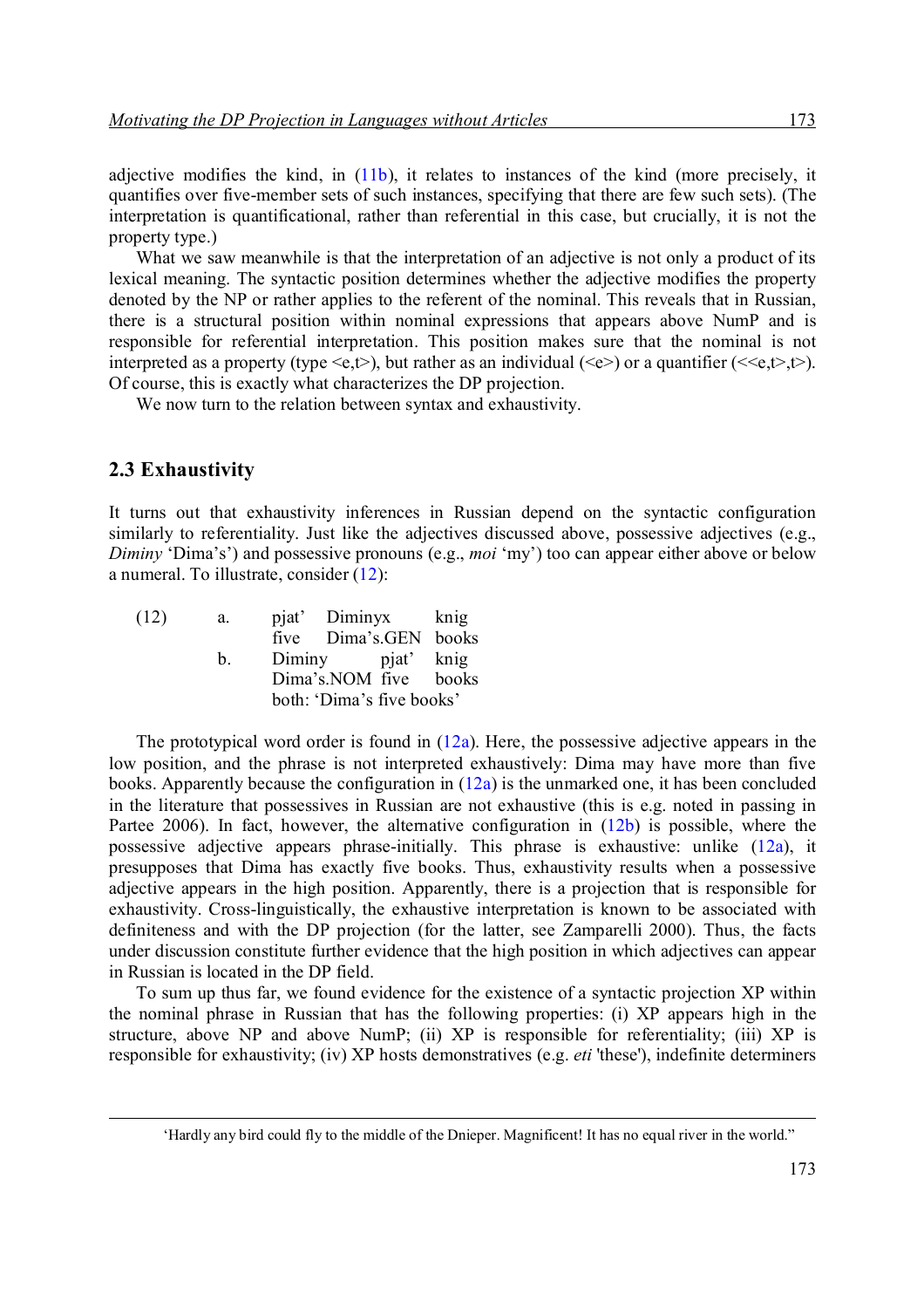(e.g. *kakije-to* 'some') and possessor phrases (e.g. moi 'my'). All these properties are known to characterize the DP projection. It is therefore reasonable to conclude that XP is DP.

#### **2.4 Small Nominals**

Before we proceed to yet another type of adjectives, it is worth noting that high adjectives are unavailable in so-called *small nominals* (Pereltsvaig 2006b), nominals that lack higher levels of the functional architecture, including the DP. This further proves that the adjectives in question appear high in the structure.

For instance, in our earlier work, we argue that genitive complements of a certain group of Russian verbs (intensive reflexives, e.g. *najest'sja* 'eat one's fill', *napit'sja* 'drink one's fill') are bare NPs, lacking the DP and even NumP projections (cf. Kagan and Pereltsvaig 2011). For instance, this view is supported by the fact that the nominals in question cannot contain numerals and other quantifying expressions:

| (13)                                                 | * Ja | najelas'                          | pjati    | $/$ djužiny | kotlet.     |  |  |  |  |
|------------------------------------------------------|------|-----------------------------------|----------|-------------|-------------|--|--|--|--|
|                                                      |      | na-ate-sia                        | five.GEN | dozen.GEN   | burgers.GEN |  |  |  |  |
| intended: 'I ate my fill of five / a dozen burgers.' |      |                                   |          |             |             |  |  |  |  |
|                                                      |      | (Kagan and Pereltsvaig 2011: 223) |          |             |             |  |  |  |  |

The prototypically high items like *poslednie* 'last', *pervye* 'first' and *èti* 'these' are either unacceptable in such nominals (14) or possible only with the property-type interpretation, which is systematically associated with their lower appearance (15).

| (14) |                | * Ja naelas'       | na-ate-sja<br>intended: 'I ate my fill of the {remaining/following/first/given} burgers.'<br>(Kagan and Pereltsvaig 2011: 223) |       |      |            | {ostal'nyx /sledujuščix/pervyx/dannyx}<br>{remaining /following /first /given} | kotlet.<br>burgers |  |
|------|----------------|--------------------|--------------------------------------------------------------------------------------------------------------------------------|-------|------|------------|--------------------------------------------------------------------------------|--------------------|--|
| (15) | a.             | Ja<br>$\mathbf{I}$ | načitalas'                                                                                                                     | takix |      | učebnikov. |                                                                                |                    |  |
|      |                |                    | na-read-sja such.GEN textbooks.GEN<br>'I have read my fill of such textbooks.'                                                 |       |      |            |                                                                                |                    |  |
|      | b.             |                    | Maša nasmotrelas'                                                                                                              |       | ètix |            | fil'mov.                                                                       |                    |  |
|      |                |                    | Masha na-watched-sja such.GEN                                                                                                  |       |      |            | films.GEN                                                                      |                    |  |
|      |                |                    | 'Masha has watched her fill of such films.'                                                                                    |       |      |            |                                                                                |                    |  |
|      | $\mathbf{c}$ . |                    | Lena najelas' redkix                                                                                                           |       |      | konfet.    |                                                                                |                    |  |
|      |                |                    | Lena na-ate-sja rare.GEN sweets.GEN                                                                                            |       |      |            |                                                                                |                    |  |
|      |                |                    | 'Lena has eaten her fill of a rare type of sweets.'                                                                            |       |      |            |                                                                                |                    |  |

The following conclusions can be drawn: (i) The behavior of adjectives can constitute evidence in favor of a particular structure of a nominal phrase (in this case, its syntactically restricted nature). (ii) The existence of small nominals and the fact that they differ from other types of nominals shows that it is wrong to treat all Russian nominals as bare NPs. Expressions like genitive objects of intensive reflexives show that some Russian nominals are smaller than others and, thus, while some are bare NPs, others do contain higher functional projections.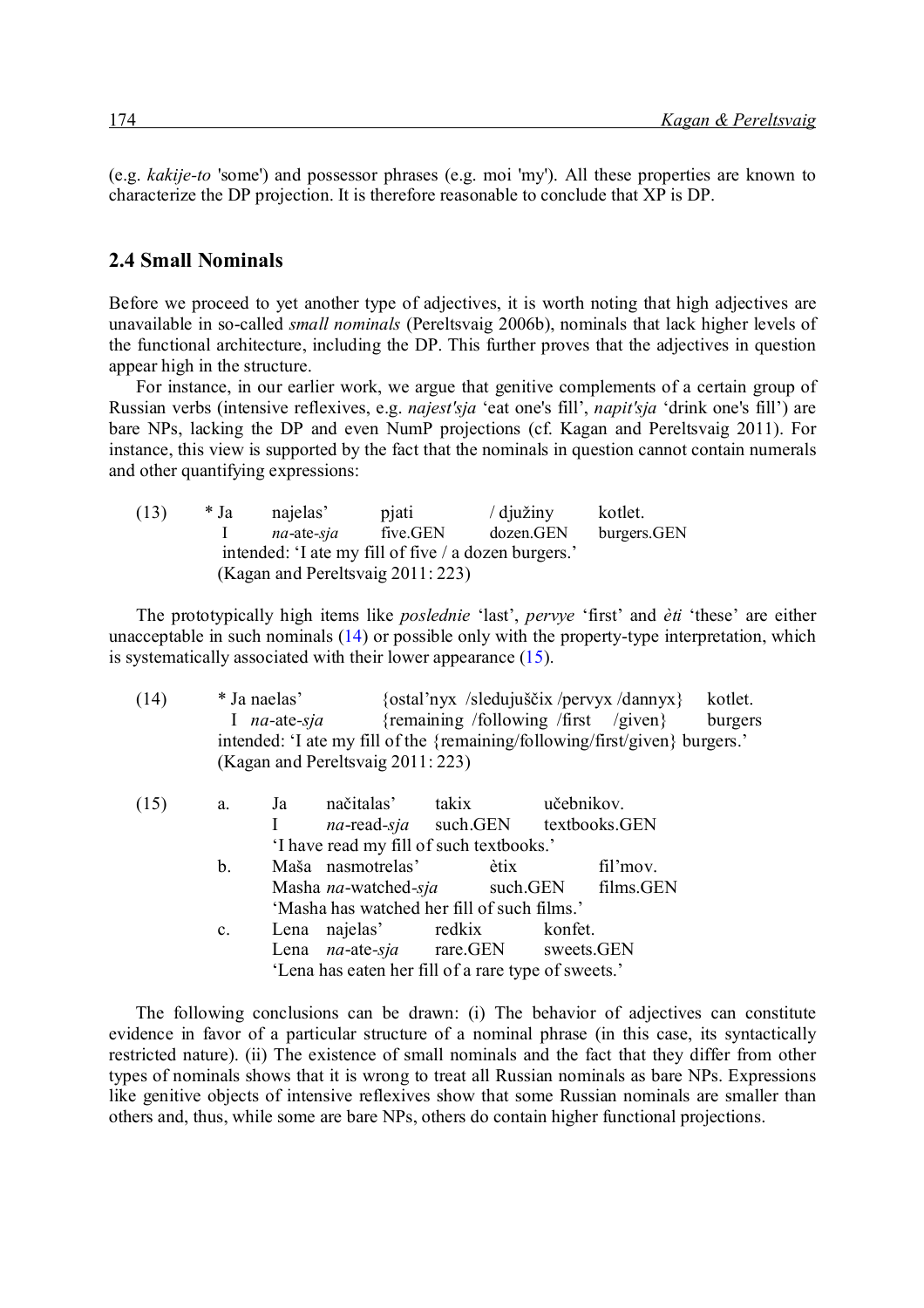### **3 Intermediate Adjectives**

We claim above that high adjectives do not appear within the NumP and are not immediately adjacent to NumP but are rather associated with a higher projection. We will now argue for the existence of the third, intermediate, position for adjectives, located precisely in the NumP area. Adjectives that appear in this position differ from both high and low adjectives, in terms of both their syntactic properties and semantic contribution.

Adjectives that can appear in the NumP area include *dobryx* 'good', *celyx* 'whole', *dolgix* 'long', *kakix-nibud'* 'some/any', *nepolnyx* 'incomplete'. The resulting configuration is illustrated in  $(16)$ :

| celyx    |     | dnej                                                                                                                            |
|----------|-----|---------------------------------------------------------------------------------------------------------------------------------|
|          |     | days                                                                                                                            |
|          |     |                                                                                                                                 |
| dobryx   |     |                                                                                                                                 |
| good.GEN | ten |                                                                                                                                 |
|          |     | trideat' svobodnyx<br>whole.GEN thirty free<br>'a whole thirty free days' (Babby 1987: 121)<br>desjat' kilometrov<br>kilometers |

Intermediate adjectives are characterized by the following properties: (i) They appear to the left of the numeral but to the right of high adjectives, as demonstrated in (17) below. In this example, the adjective *celyx* 'whole' follows the high adjective *poslednie* 'last' and precedes the numeral *sem'* 'seven'. (ii) They appear in the genitive case, which demonstrates their closeness to the numeral: they do fall within the scope of genitive case-assignment. (iii) Semantically, they modify the quantity denoted by the numeral.

(17) poslednie celyx sem' let otdany polnometražnomy xudožestvennomu last whole seven years given [feature-length fiction fil'mu film].DAT 'The last whole seven years have been dedicated to a feature-length fiction film.'

Here again, we see that the interpretation of the adjective depends on the structural position it occupies. Those adjectives that modify the quantity while they appear in the intermediate position, come to modify the property when they are merged in the low position:

| (18)                              | a. |     |                          |                   | celyx desjat' butylok                     |     |                     |  |
|-----------------------------------|----|-----|--------------------------|-------------------|-------------------------------------------|-----|---------------------|--|
|                                   |    |     | whole.GEN ten            |                   | bottles                                   |     |                     |  |
|                                   |    |     | 'a whopping ten bottles' |                   |                                           |     |                     |  |
|                                   | b. |     | desjat' celyx            |                   | butylok                                   |     |                     |  |
|                                   |    | ten |                          | whole.GEN bottles |                                           |     |                     |  |
|                                   |    |     | 'ten unbroken bottles'   |                   |                                           |     |                     |  |
| (19)                              | a. |     |                          |                   | celyx desjat' celyx butylok               |     |                     |  |
|                                   |    |     | whole ten whole bottles  |                   |                                           |     |                     |  |
| 'a whopping ten unbroken bottles' |    |     |                          |                   |                                           |     |                     |  |
|                                   | b. | On. | soveršil                 |                   | dobryx                                    |     | desjat' dobryx del. |  |
|                                   |    | he  | committed good           |                   |                                           | ten | good deeds          |  |
|                                   |    |     |                          |                   | 'He committed a whopping ten kind deeds.' |     |                     |  |
|                                   |    |     |                          |                   |                                           |     |                     |  |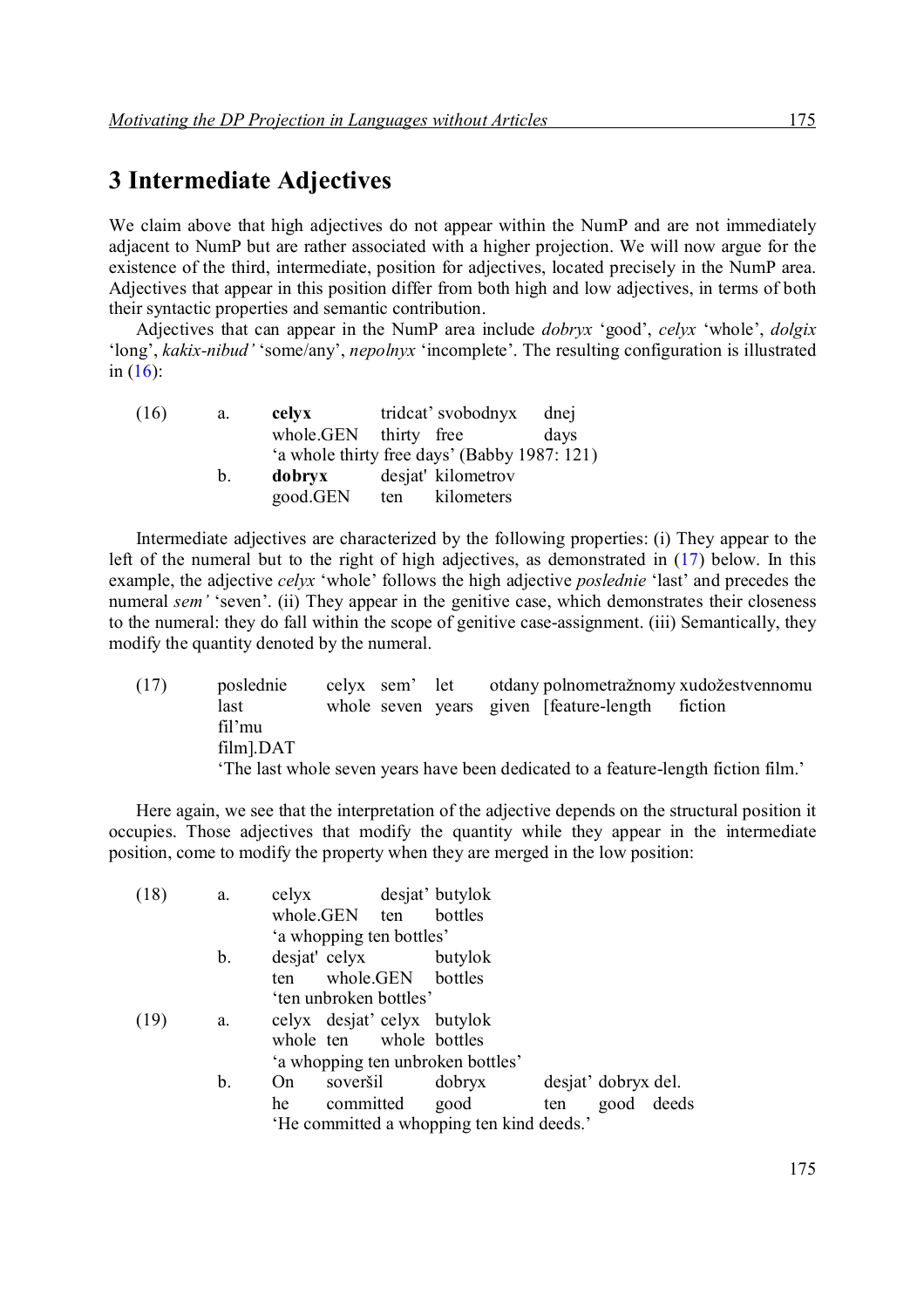| (20) | a.             | kakie-nibud' desjat' romanov                                           |
|------|----------------|------------------------------------------------------------------------|
|      |                | novels<br>some.NOM ten                                                 |
|      |                | 'some / any set of ten novels'                                         |
|      | $b_{\cdot}$    | kakix-nibud' desjat romanov                                            |
|      |                | some.GEN ten<br>novels                                                 |
|      |                | 'approximately ten novels or 'ten novels, where ten is a low quantity' |
|      | $\mathbf{c}$ . | desjat' kakix-nibud' romanov                                           |
|      |                | some.NOM novels<br>ten                                                 |
|      |                | 'ten novels of some kid'                                               |
|      |                |                                                                        |

To illustrate, the adjective *celyx* 'whole' applies to the quantity of bottles in (19a) but to the property in (19b). In the latter example it specifies that the bottles in question are unbroken. The example in (20) demonstrates a three-way contrast. The item *kakie-nibud'* 'some' can appear in the high position, proving the referent of the nominal with a non-specific status  $(20a)$ ; it can occupy the intermediate position, specifying that the quantity contributed by the numeral is low or imprecise (20b); finally, it can appear in the low position, marking the kind (rather than the referent) as non-specific (20c).

# **4 Conclusion**

In this paper, we have demonstrated the existence of at least three distinct levels on which adjectives can appear in Russian. The same adjective may appear in different positions, in which case its interpretation largely depends on syntax. The properties of the adjectives appearing in each of the three positions are summarized in Table 1:

| anı<br>Ιf |  |
|-----------|--|
|-----------|--|

|                       | low                   | intermediate          | high                  |
|-----------------------|-----------------------|-----------------------|-----------------------|
| Linear position       | follows the numeral   | precedes the numeral  | precedes the numeral  |
| Case                  | genitive              | genitive              | nominative            |
| Semantics             | modifies the property | modifies the quantity | modifies the referent |
| Functional projection | N <sub>P</sub>        | <b>NumP</b>           | DP                    |

We have used evidence from adjectival behavior in order to argue for the existence of at least three distinct projections within nominal phrases in Russian, which we suggested to be NP, NumP and DP. NPs denote properties, and adjectives that appear in the NP area modify these properties. Quantifiers that appear in the Num position specify quantities, and adjectives in the NumP area modify these quantities. Finally, the DP projection is responsible for the creation of individual-type, referential interpretations. Adjectives that appear in the DP area modify or help identify the referent.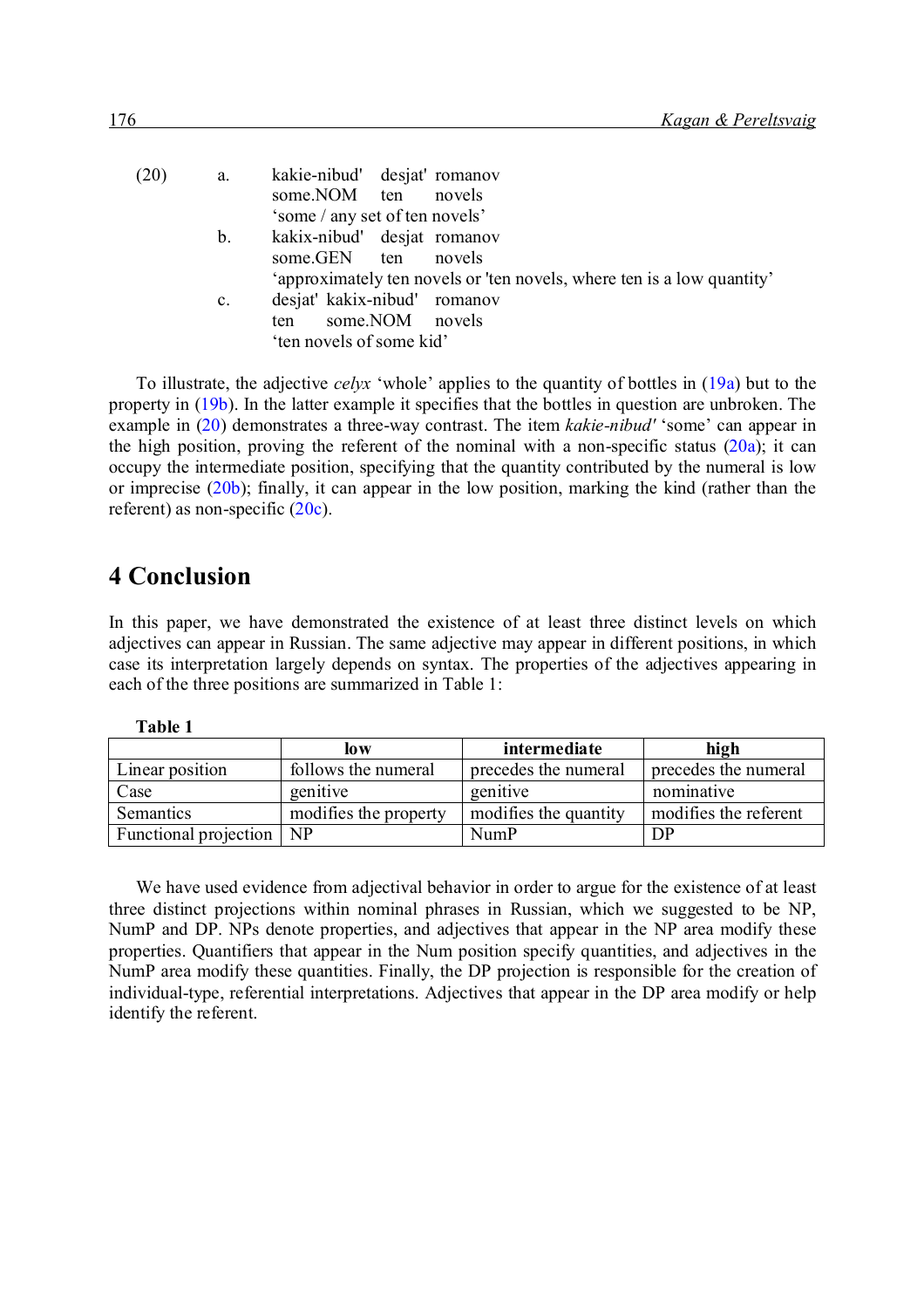### **References**

- Abney, Steven Paul. 1987. *The English Noun Phrase and Its Sentential Aspect*. Ph.D. dissertation, MIT.
- Babby, Leonard H. 1987. Case, Prequantifiers, and Discontinuous Agreement in Russian. *Natural Language and Linguistic Theory* 5(1): 91-138.
- Bailyn, John Frederick. 2004. The Case of Q. In Olga Arnaudova et al. (eds.) *Proceedings of FASL 12.* Ann Arbor, MI: University of Michigan Press. Pp. 1-36.
- Bošković, Željko. 2005. On the locality of left branch extraction and the Structure of NP. *Studia Linguistica* 59(1): 1–45.
- Bošković, Željko. 2008. What will you have, DP or NP? In Emily Elfner and Martin Walkow (eds.) *Proceedings of NELS 37*.
- Bošković, Željko. 2009. More on the no-DP analysis of article-less languages. *Studia Linguistica* 63(2): 187-203.
- Bošković, Željko. 2010. *On NPs and clauses*. Ms., University of Connecticut.
- Bošković, Željko and Jon Gajewski. in press. Semantic correlates of the DP/NP parameter. In *Proceedings of NELS 39*.
- Engelhardt, Miriam and Helen Trugman. 1998. D as a Source of Adnominal Genitive in Russian. In Željko Bošković et al. (eds.) *Proceedings of FASL 1997*. Michigan Slavic Publications. Pp. 114-133.
- Franks, Steven and Asya Pereltsvaig. 2004. Functional categories in the Nominal Domain. In Olga Arnaudova et al. (eds.) *Proceedings of FASL 12.* Ann Arbor, MI: University of Michigan Press. Pp. 109-128.
- Kagan, Olga. 2011. On Speaker Identifiability. *Journal of Slavic Linguistics* 19(1): 47-84.
- Kagan, Olga and Sascha Alexeyenko. 2011. Degree Modification in Russian Morphology: The Case of the Suffix -*ovat*. In Nora Boneh (ed.) *Proceedings of IATL 26*.
- Kagan, Olga and Asya Pereltsvaig. 2011. Syntax and Semantics of Bare NPs: Objects of Intensive Reflexive Verbs in Russian. In Olivier Bonami and Patricia Cabredo Hofherr (eds.) *Empirical Issues in Syntax and Semantics 8*. Pp. 221-238.
- Partee, Barbara H. 2006. A note on Mandarin possessives, demonstratives, and definiteness. In Betty J. Birner and Gregory Ward (eds.) *Drawing the Boundaries of Meaning: Neo-Gricean Studies in Pragmatics and Semantics in Honor of Laurence R. Horn*. Amsterdam: John Benjamins. Pp. 263-280.
- Pereltsvaig, Asya. 2001. *On the Nature of Intra-Clausal Relations: A Study of Copular Sentences in Russian and Italian*. Ph.D. dissertation, McGill University.
- Pereltsvaig, Asya. 2006. Small nominals. *Natural Language and Linguistic Theory* 24: 433-500.
- Pereltsvaig, Asya. 2007. On the Universality of DP: A View from Russian. *Studia Linguistica* 61(1): 59-94.

Pereltsvaig, Asya. 2008. Split Phrases in Colloquial Russian. *Studia Linguistica* 62(1): 5-38.

- Pereltsvaig, Asya. 2011a. *On number and number-neutrality in languages with and without articles*. Paper presented at the Workshop on languages with and without articles, Paris, March 2011.
- Pereltsvaig, Asya. 2011b. As easy as two, three, four? In Wayles Browne et al. (eds.) *Proceedings of FASL 18*. Ann Arbor, MI: Michigan Slavic Publications. Pp. 417-434.
- Pereltsvaig, Asya. in press. Noun Phrase Structure in Article-less Slavic languages: DP or not DP? *Linguistics and Language Compass*.